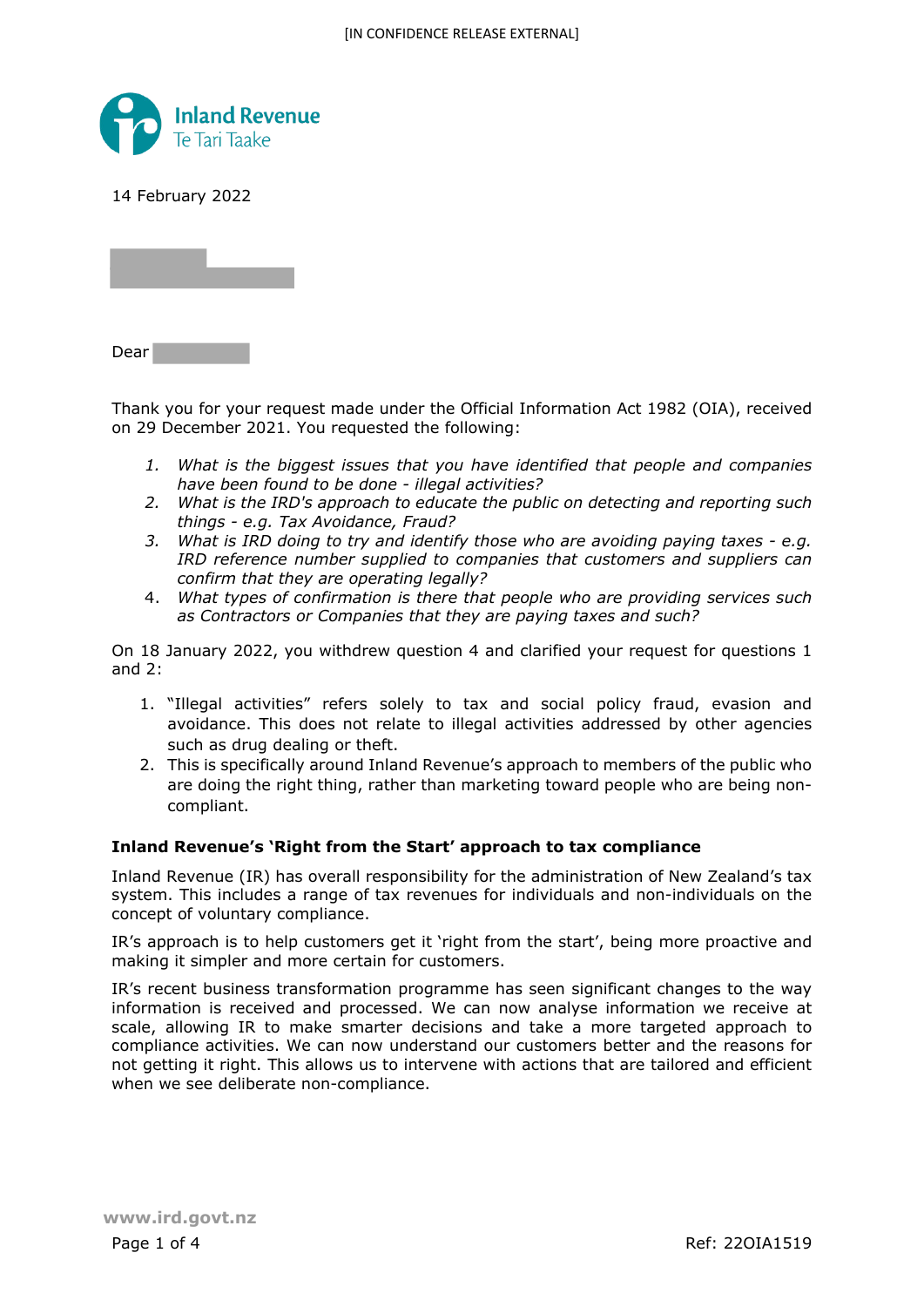# **Question 1**

# *What are the biggest issues that you have identified that people and companies have been found to be done - illegal activities?*

Most issues arise through error rather than intentional behaviour, where information provided is incomplete or is incorrectly entered into returns and either requires further verification or correction.

There are however some areas where we do observe issues that need a greater level of IR attention or the need for a wider range of interventions and I have summarised several examples of these below.

# **Return, Refund and Entitlement Integrity**

While most customers who are required to file a return report their affairs accurately, there is a small proportion who do not, and attempt to obtain a refund or other disbursement that they are not eligible to.

Our new technologies enable us to automatically check new and amended returns and verify refunds and claims using a variety of rules and checks in our system. These capabilities allow us to stop assessments and refunds where they do not match other information we hold or there is a high possibility that they are wrong or fraudulent.

These tools also enable us to track and review customers' activities within our systems. This helps us improve our processes and make it easier for customers, and to identify where multiple changes are being made and further investigation may be needed.

Where IR identifies that a return requires further review, we will seek additional information from the customer or from third parties. This may result in a voluntary disclosure or a decision to undertake a more extensive investigation. Where adjustments have been made, the Commissioner is also able to monitor future activity to ensure that these issues and behaviours are not repeated.

In serious cases where customers have intentionally failed to get it right the Commissioner will prosecute where necessary. As a general observation, the Courts view tax crimes seriously and custodial sentences are now commonly being imposed. For further information on recent prosecutions, please visit https://www.ird.govt.nz/index/mediareleases#sort=%40mediaz95xpubdate%20descending&numberOfResults=25&f:@irsccor emediacategories=[From%20the%20Courts.

## **Residential Investment Property and Bright-line**

Compliance with the bright-line rules, relating to the sale of residential property, continues to be an important issue. Recent changes to bright-line ownership tests, including the introduction of limitations to interest deductions on residential investment properties, and we are helping customers understand these are areas of focus.

## **Hidden Economy**

The Hidden Economy poses a constant risk to the integrity of the tax system. The hidden economy encompasses individuals and/or businesses that attempt to operate outside of the tax system and intentionally not report some or all of their income.

IR has maintained an active focus on hidden economy activities. IR has worked closely with a number of sectors to bring about improvements in record keeping, including reporting the use of casual employees, with more specific focus given to the Hospitality, Construction and Agricultural sectors.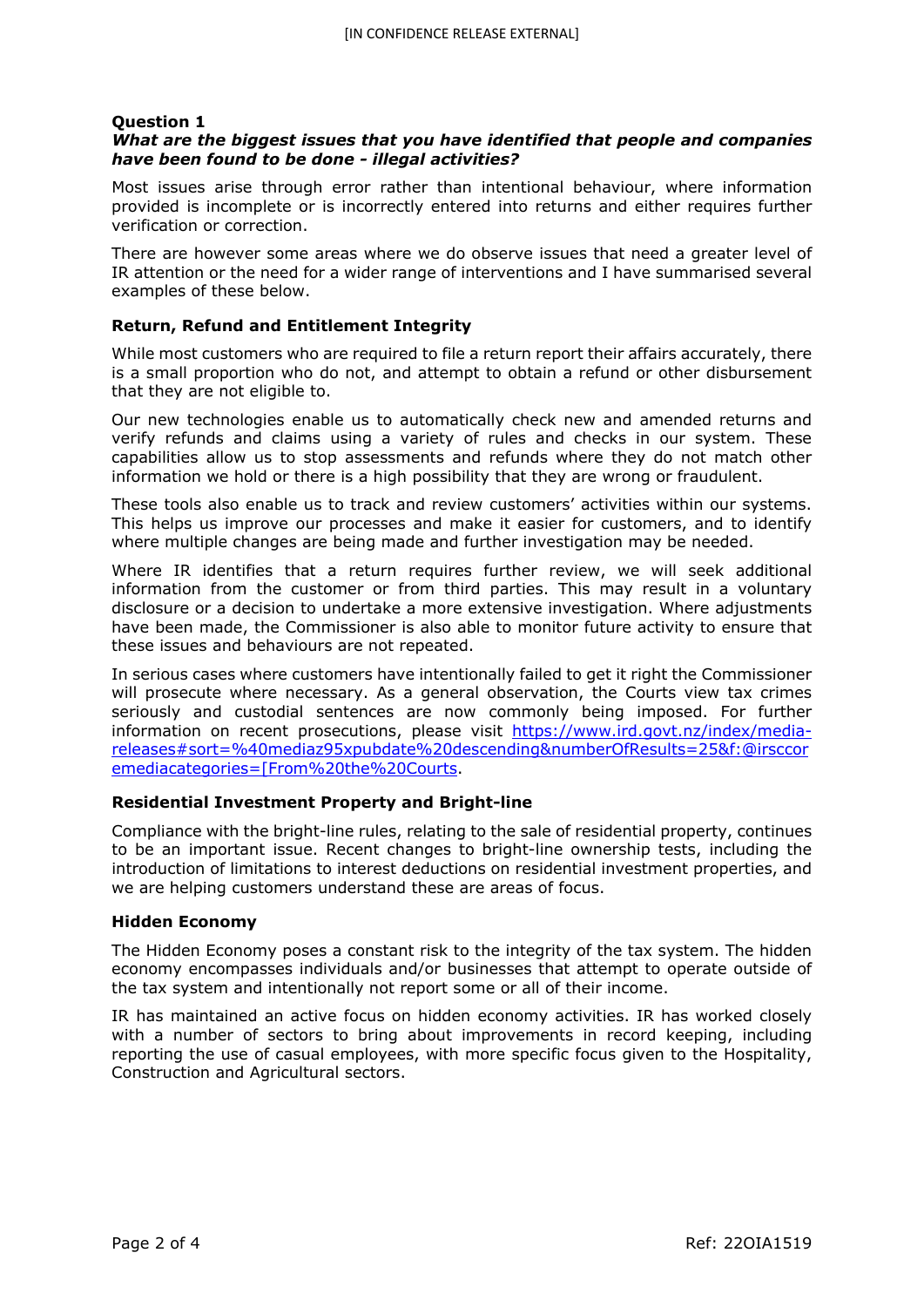# **Use of Tax Alerts**

Periodically, the Commissioner publishes a Compliance Focus document which aims to give transparency to specific risks where the Commissioner has identified concerns and intends to give greater focus.

If the Commissioner has significant concerns about an identified scheme, type of transaction or observed behaviour, she may also publish a formal Tax Alert that sets out her concerns and outlines IR's intended approach to the issue raised.

## **Non-tax related offending**

While your question focused on tax related offences, from time-to-time IR may identify activities by individuals or entities that appear to be in breach of other laws or regulations. While these may fall outside of IR's scope, IR has information sharing agreements in place with many other agencies and is able to refer these to the specific agency including NZ Police where appropriate.

# **Helping people get it right**

IR recognises that tax can be difficult and sometimes people make mistakes, particularly those who are in the early stages of operating a business. IR's Community Compliance teams provide a range of front-line services for customers with an emphasis on areas where we know people are more likely to get it wrong.

IR's website also provides a significant amount of information and is structured in a way that is intended to make it easy for individuals and businesses find the guidance they need in line with our Right from the Start approach.

## **Question 2**

# *What is the IRD's approach to educate the public on detecting and reporting such things - e.g., Tax Avoidance, Fraud?*

IR regularly monitors customer behaviours to identify common errors and uses this analysis to alert tax agents and other intermediaries to prevent future errors. We also then update information, guides and other materials published on our website.

IR regularly makes use of targeted campaigns, social media communications and advertising to communicate to customers what is expected, to help them to get it right from the start.

## **Anonymous information**

We welcome information from members of the public where they see behaviours that may indicate tax evasion, or attempts to inappropriately access entitlements, refunds or claims. IR's website also provides information about how members of the public can inform us of these.

## **Phishing and refund scams**

IR is also conscious of phishing scams or call contacts offering assistance in claiming tax refunds. Where we identify these, we issue warning to our customers either directly or via our website. We also encourage our customers to report examples of suspicious call contacts and emails to Inland Revenue.

# **Question 3** *What is IRD doing to try and identify those who are avoiding paying taxes?*

## **Data and information sharing**

The use of increased data sharing with other agencies and data collection from third parties is making it easier to detect those who are attempting to evade their tax obligations.